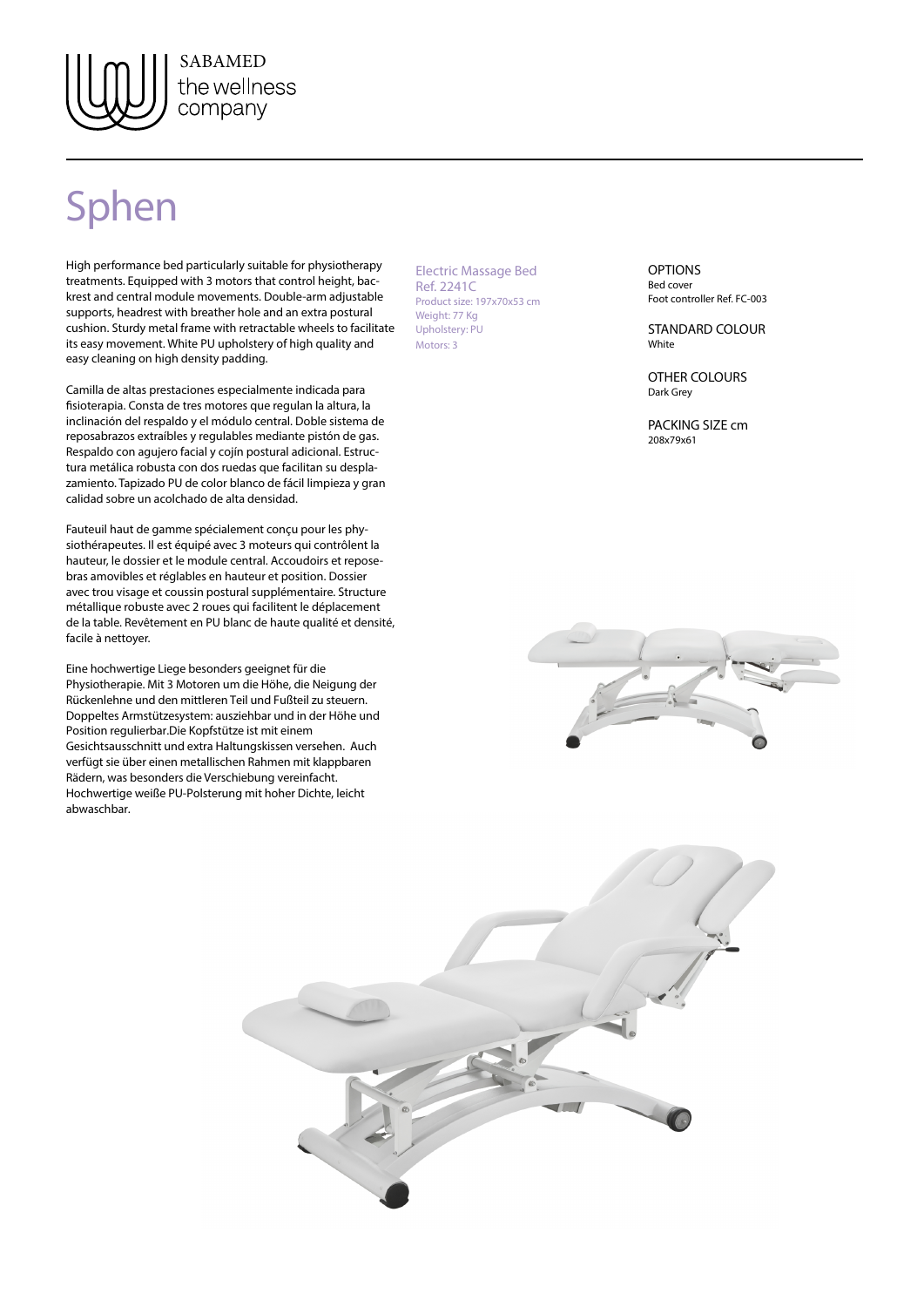

SABAMED Die Wellness Company Hottinger Str. 8 8032 Zürich info@sabamed.ch www.sabamed.ch Tel. +41 791567580

## Sphen